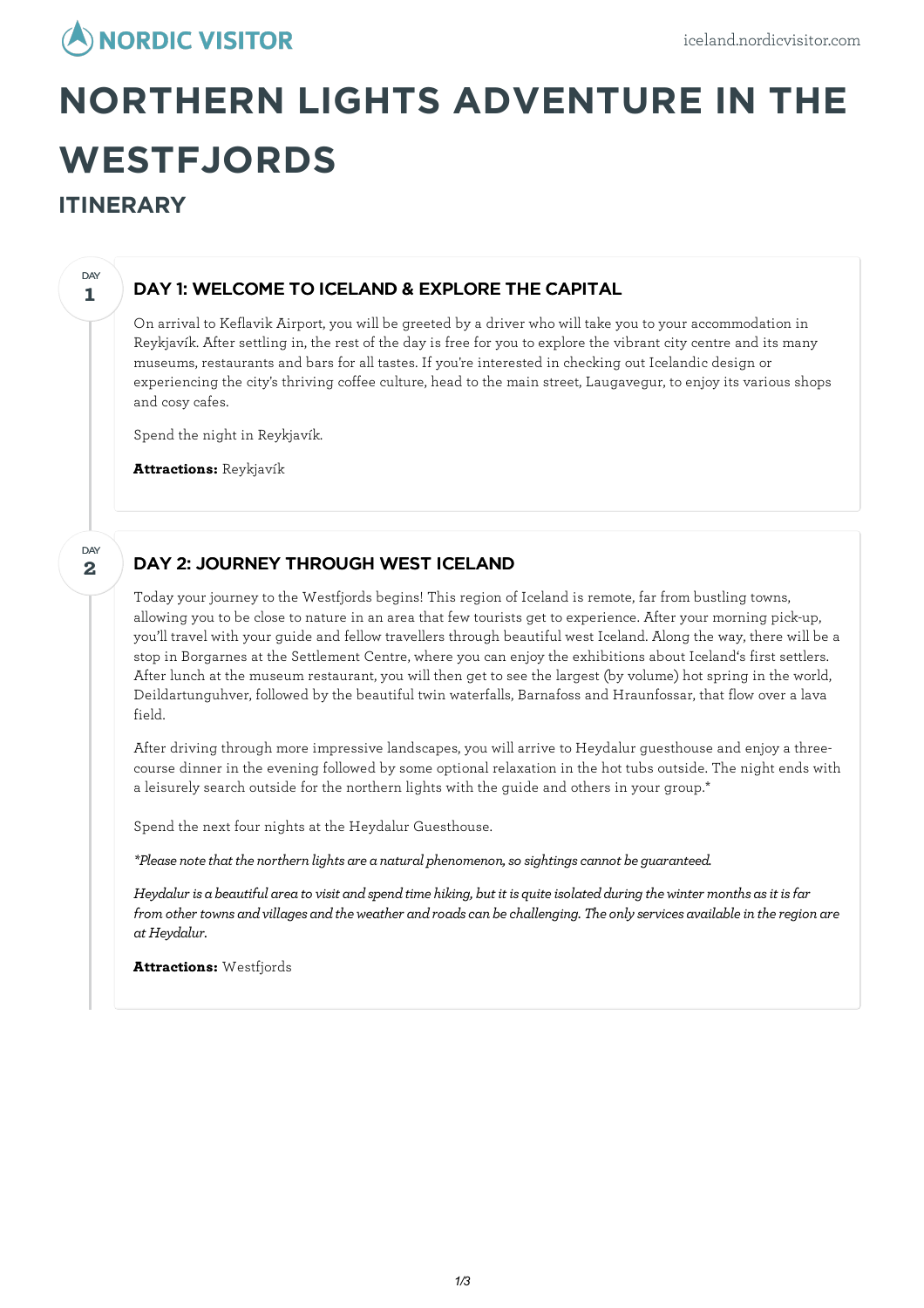#### DAY 3: ADVENTURES IN THE WEST FJORDS

The next three days are dependent on the weather conditions and guests' interests. Excursions typically included in the program are:

• Guided hike to the Drangajökull glacier (weather permitting) or else a snowshoe walk in Heydalur valley

• Guided ice fishing tour (winter) or horse riding or kayaking (autumn), followed by visits to the salt factory in Reykjanes, the old Viking ruins at Vatnsfjörður and the Þrandur "troll"

• Guided tour in Ísafjörður, the "Capital of the West Fjords", with stops at the church, library and the historical old town followed by photo breaks at scenic viewpoints such as the seal colony at Hvítanes. Also includes visits to the Osvör Museum, the Fox Museum in Suðavík and Litli Bær for waffles with the locals.

Each evening, you'll head back to the guesthouse to enjoy dinner with the group and go out on more northern lights excursions led by your knowledgeable local guide.

Spend the night at Heydalur Guesthouse.

**Attractions:** Drangajökull, Ísafjörður

#### **4** DAY

**5**

DAY

**6**

DAY

**3**

**DAY** 

#### DAY 4: MORE ADVENTURES IN THE WEST FJORDS

Enjoy more activities with the group today, depending on interests and weather conditions. In the evening, you'll head back to the guesthouse to enjoy dinner with the group and go out on another northern lights excursion with your guide.

Spend the night at Heydalur Guesthouse.

#### DAY 5: MORE ADVENTURES IN THE WEST FJORDS

Enjoy more activities with the group today, depending on interests and weather conditions. In the evening, you'll head back to the guesthouse to enjoy dinner with the group and go out on another northern lights excursion with your guide.

Spend the night at Heydalur Guesthouse.

## DAY 6: RETURN TO THE CAPITAL CITY

After your adventure in the West Fjords, it's time to head back to the capital city in the morning after breakfast. On the way there will be a stop at the Witchcraft Museum in Hólmavík for one last cultural experience of this unique region. Back in Reykjavik you will be dropped off at your hotel, and then you can enjoy the rest of the afternoon and evening at your leisure.

Spend the night in Reykjavik.

**Attractions:** Museum of Icelandic Sorcery and Witchcraft, Reykjavík